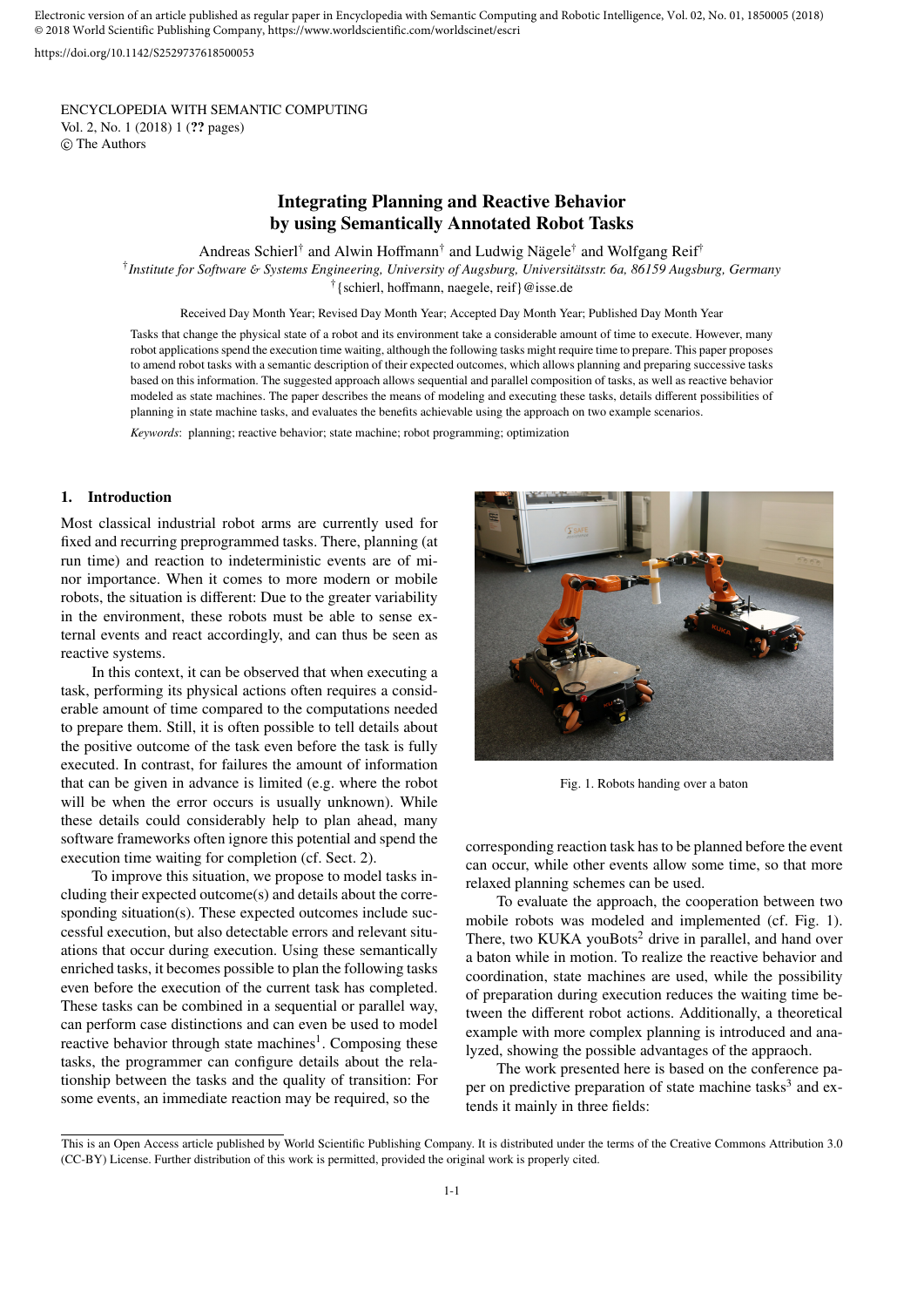- Semantic descriptions of task outcomes, describing environment states as well as situations that result from changes therein
- Tasks with multiple possible outcomes and their handling • Complex task compositions, and the advantages and drawbacks of using state machine tasks with deferred prepara-

This paper is structured as follows: After an overview of different ways to handle complex robot behavior (Sect. 2), the appraoch of defining and executing tasks is outlined in Sect. 3. Sect. 4 describes the experiments conducted to evaluate the approach and points out the corresponding results. Finally, Sect. 5 gives a conclusion and outlook.

#### 2. Related Work

tion

For modeling and composing tasks or device capabilies, different approaches exist in modern robot frameworks such as ROS and OROCOS. ROS actionlib<sup>4</sup> allows to model interruptible tasks through *Actions*. *Actions* represent long-running, preemptible tasks that provide feedback and notify about their result, and that can be canceled when the goal has to be changed. They can be seen as an extensible way to model device capabilities, allowing extensions by introducing new components that provide *Action* servers. To combine multiple *Actions*, a new component can provide an *Action* that invokes the corresponding *Actions* in parallel or sequentially. However, no timing guarantees are given for this type of composition, as it relies on network communication between the different *Action* servers. Furthermore, *Actions* do not share a common interface and thus cannot directly be passed between different components (for example, a planner cannot provide its result as a generic *Action* that can be passed to another component deciding when it should be executed).

For reactive behavior on the task-level with *ROS*, Bohren et al. introduced *SMACH* state machines<sup>5</sup>. In *SMACH*, *ROS Actions*, *Services* or Python code can be defined as *State*s, and *State*s can be composed into new *State*s in a concurrent, sequential or state-machine form. Therefore, each *State* defines different outcomes that can be used in composite *State*s to define reactions or handle error conditions. Furthermore, states in *SMACH* (and thus state machines) can be made available to other components as *actionlib Actions*. This composition mechanism is similar to the one presented in this paper, however without timing guarantees, so that guaranteed reactions to events cannot be specified this way. Furthermore, *SMACH* (as well as *actionlib*) provides no explicit semantics or metadata for *Action* or *State* post conditions, making further planning during execution harder to achieve. *SMACH* state machines are executed in a blocking way and thus do not offer the possiblity of using the execution time of robot actions for further (motion) planning steps.

For *OROCOS*, restricted Finite State Machines (*rFSM*) 6 allow modeling reactive behavior. An *rFSM* describes a hierarchical state machine without parallelism, aimed at the coordination of robot applications. According to the *pure-* coordination pattern<sup>6</sup>, these state machines only process and raise Boolean events which have to be provided by monitor components or handled by configurator components, which in turn manipulate or reconfigure the active components in order to achieve the goal. *rFSM* state machines are implemented on top of the programming language *LUA* with specialized memory allocation and garbage collection, and can thus be executed with real-time guarantees.

As an extension to *rFSM* state machines, Scioni et al. describe how to achieve *preview coordination*<sup>7</sup> : In this approach, the execution environment takes hints about execution probabilities based on likelihood labels on some transitions. Using these labels, likely successor states can be prepared (performing some of their work) while the previous state is still active, as long as there is no conflict between the preparation steps and the actions performed in the current state. This allows reducing the execution time, while keeping the action definitions coherent (instead of moving the preparation step into the previous state).

The preview coordination mechanism introduces a form of decoupling between workflow and capability execution and makes use of meta data about conflicts between states, but the *rFSM* mechanism still does not include further semantic descriptions for the results of states. This way, the following tasks cannot analyze and prepare for the expected results of the previous *State*, a powerful and important feature offered by the approach introduced in this paper.

Another related approach has been introduced by Angerer<sup>8</sup> in the form of Robotics API *Activities*. It can be seen as the basis of the approach suggested in this paper, but has a stronger focus on real-time and specific ways of modeling meta data, and does not support reactive behavior in the form of state machines. This approach has been further extended by Schierl<sup>9</sup> and along with further research led to the results presented in this paper.

#### 3. Approach

To facilitate planning during execution, we propose to model individual robot tasks (cf. Sect. 3.1) along with a semantic description of their expected outcome(s) as described in Sect. 3.2. Based on these outcome description(s), it becomes possible to prepare the successor task (or at least start planning) before the current task has been fully executed – maybe even before execution starts. This feature can be exploited during execution, as described in Sect. 3.3. When it comes to more complex tasks with different viable outcomes, an implementation that is based on simple control flow tends to become confusing, so it becomes helpful to be able to compose multiple simple tasks (cf. Sect. 3.4). As an alternative, the desired behavior can be defined in a model-based way, e.g. using the formalism of state machines<sup>1</sup>, as described in Sect. 3.5.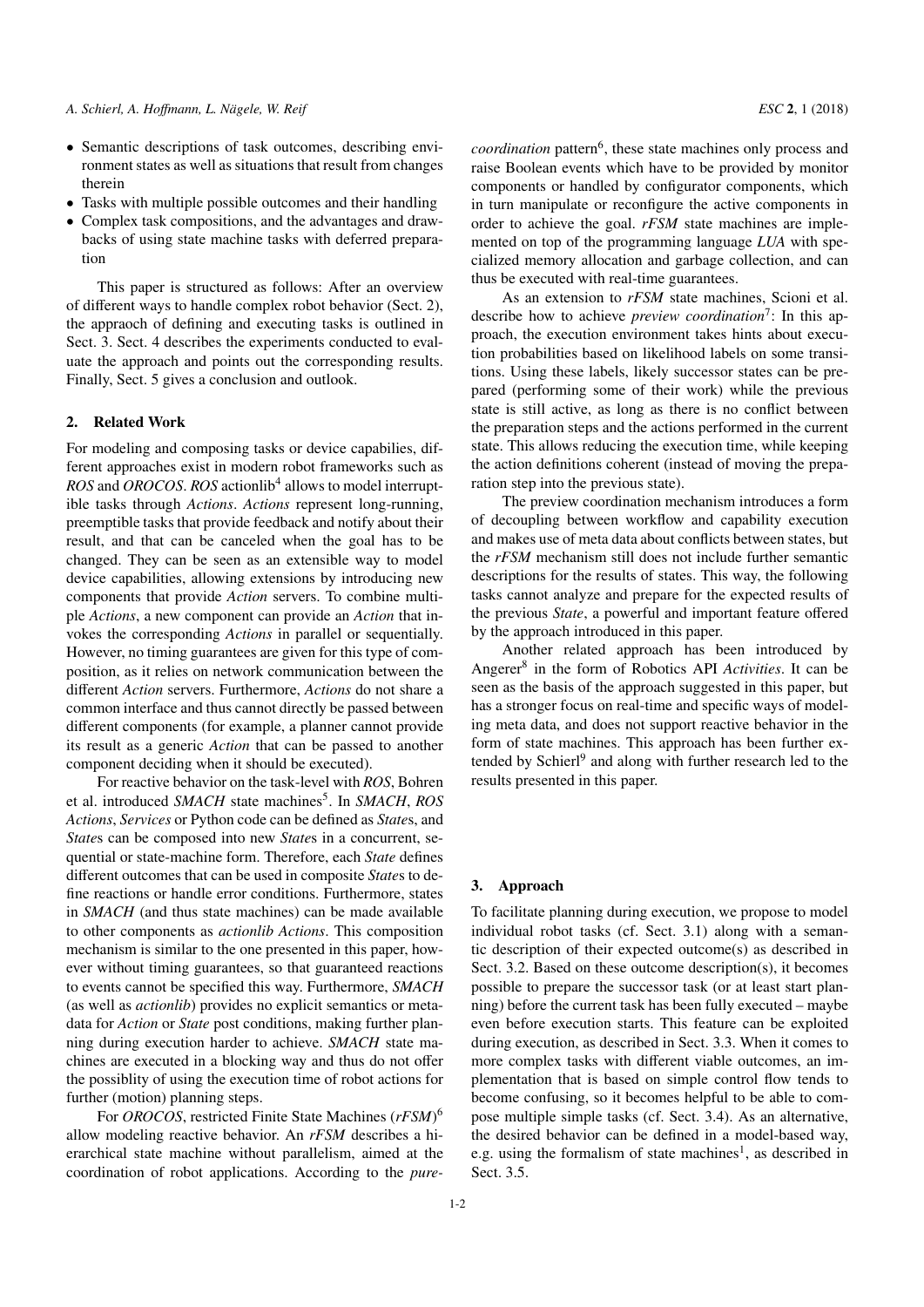### 3.1. *Task Definition*

Initially, a task to be executed by a specific actuator (e.g. move to a given position, pick up an item, or even bring me a beer) is modeled as an *Activity* (cf. Fig. 2). As one task can be performed more than once (if you are with friends), it becomes helpful to keep track of different task executions. So, when a task is to be executed in a given situation, its *Activity* is instantiated through *createHandle()* yielding an *Activity-Handle*.



Fig. 2. Relevant classes for task definition and execution

Being responsible for a single task execution, the *ActivityHandle* offers state tracking that notifies about execution progress, and is also responsible to decide how the desired task is to be executed in a given situation. It receives a semantic description of the situation (see below) the task is to be executed in, and has to provide instructions on how to act, and what outcome to expect after the action has been performed. Thus, the *ActivityHandle* takes a situation description called *ActivityResult*, and provides an *ActivitySchedule* that describes the task to execute, as well as a set of possible *ActivityResult*s that can occur while/after executing the task. This way, it provides possible post conditions for the execution of the task, while the preconditions are derived from the results of the previous task. If the previous task has multiple possible outcomes, the *ActivityHandle* is provided with the different acceptable outcomes, and can plan for each of the envisioned situations. This differs from typical planning mechanisms that are based on pre/post conditions and try to combine fitting actions, but instead allows applying a given task in many different situations.

To describe the expected situation, the *ActivityResult*

contains status information about each individual actuator contributing to the task, as well as a description about the envisioned geometric and logical situation of the environment, i.e. the world state. The actuator-specific information may contain details about a gripper, e.g. whether it is open or closed, as well as joint positions, velocities and accelerations for robot arms.

## 3.2. *Task Outcomes*

To talk about the world state, a model as described by Schierl et al.<sup>10</sup>, <sup>11</sup> is used. It is based on physical objects and geometric features (modeled as frames), along with relations that are defined between the frames and objects and form an undirected multigraph. Each relation describes an aspect about the relationship between two objects (such as physical objects or coordinate frames), and can give give quantitative information. Between two physical objects, a containment relation tells that a screw is part of a work piece, or a link is part of a robot. Other relations bring together geometric features (modeled as coordinate frames) and their physical object, while relations between coordinate frames describe (quantitative or qualitative) geometric aspects. Between two frames, a logical relation describes the type of connection (e.g. persistent for the connection between two links of a robot, or transient for the connection between a gripper and the grasped work piece), while a geometric relation describes the exact position where the frames are relative to each other (or gives a sensor or computation that provides that information). Together with containment and geometric feature relations, this semantic modeling allows to derive that a gripper is connected to the robot, that the robot has grasped a work piece and that the work piece is at a specific position in space.

While these relations are known by their corresponding objects, they are not static during run time (an object grasped by a gripper can be placed on the ground, removing one relation and establishing up another). Thus, situations with different (geometric) relations have to be modeled. One situation of established relations is modeled as a *FrameTopology*. A *FrameTopology* stores the existing relations for each of the objects modeled in the environment, and allows to find all relations for a given object, as well as relation sequences between given objects.

To give a description about the expected world state after the execution of an *Activity*, the view of the world model is expressed as a *FrameTopology*. When a robot picks up an object from the ground, the relation between ground and object is removed, and a new relation between gripper and object is established. These topology changes are relevant for further planning, because a grasped object changes the shape of a robot: some motions that were previously possible now result in collisions. Thus, the world view modeled in the *Frame-Topology* provided by the task includes sets of removed and added relations.

Apart from the established relations, a *FrameTopology* can also give hints about the expected sensor values for geo-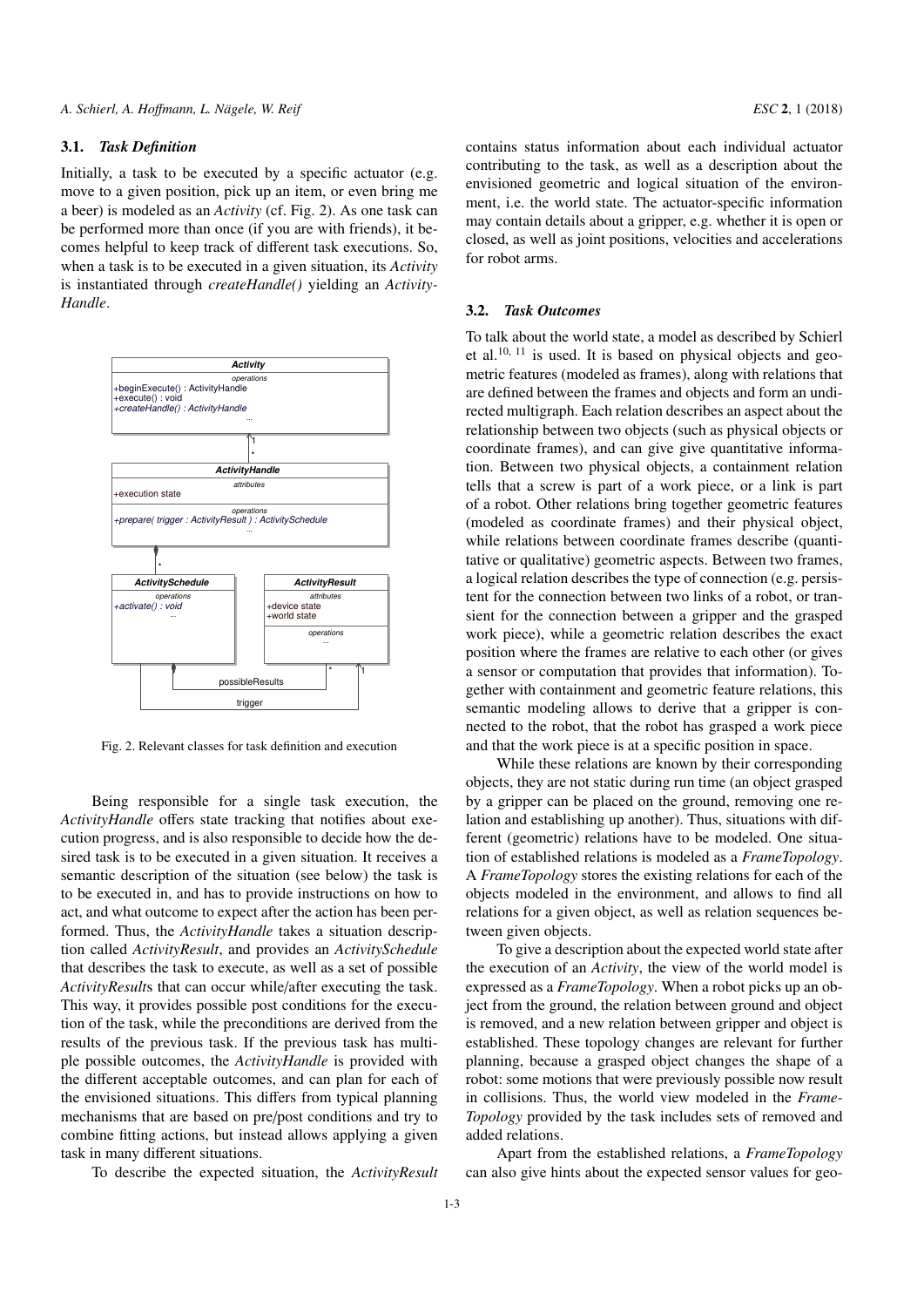metric aspects to express the positions. This allows to model not only that the robot has grasped an object, but also the position where the robot is expected to be. For tasks that include robot motions, the resulting *FrameTopology* thus contains a position change that gives the (expected) new pose of the robot or all of its components. This geometric information is used whenever performing geometric calculations based on the world view, e.g. when planning the next motion.

To model different situations, the *FrameTopology* does not contain a full snapshot of all relations, but rather works by storing the difference compared to another topology. This is especially important when trying to apply the topology changes after successful task execution: If each *Frame-Topology* contained the complete set of relations, it would be impossible to execute two tasks at the same time, because the second task would overwrite the changes applied by the first task, because these changes would not be present in the snapshot taken before the execution of the first task. Instead, modeling *FrameTopology*s as a difference to a previous world state allows to keep all unrelated parts of the situation unchanged. In contrast, the position changes stored in the *FrameTopology* do not have to be applied, because they only describe expected sensor values for the corresponding time. Thus, after successfully executing the task the position of the robot has changed as defined, so that the real sensor values for the robot position are similar to the values predicted by the task.

# 3.3. *Task Execution*

Once a task has been defined, i. e. created as an *Activity*, it can be executed in a blocking or non-blocking way. For a specific execution instance, the *Activity* creates an *ActivityHandle* that takes the *ActivityResult*s of the previous Activity and prepares *ActivitySchedule*s for each of the situations. The *Activity-Schedule*s are activated so that they trigger the execution of the respective task once their *ActivityResult* is reached. Additionally, the *ActivitySchedule*s provide their possible *Activity-Result*s for use with following *Activity*s.

The first option is to execute the task in a blocking way. Fig. 3 shows the tasks (A) and (B), which are executed sequentially in a blocking way. In this case, the method *execute()* of task (A) blocks until a completion *ActivityResult* of a corresponding *ActivitySchedule* has been reached.



Fig. 3. Blocking execution of task (A), followed by (B)

Fig. 4 shows the timing of this behavior. The *Activity*s are shown as horizontal life lines with time running from left to right, while the different boxes denote the phases preparation *P* and execution *E*. However, in this case the situation description contained in the *ActivityResult* is of little use, because once the result has been reached, the described situation is already reached, and the execution time has already been wasted waiting.



Fig. 4. Blocking execution of task (A), followed by (B), with preparation (P) and execution (E)

To use the execution time, non-blocking execution can be used. Fig. 5 shows task (A) followed by task (B) in a nonblocking way. Executing tasks with *beginExecute()* allows the control flow to continue once any of the *ActivitySchedule*s has been triggered and the execution of the task has thus started. The following task can then be prepared for different possible start situations (based on the *ActivityResult*s of the currently running task), and immediately execute one of the planned solutions if the corresponding situation occurs.



Fig. 5. Non-blocking execution of task (A), followed by task (B)

This situation is shown in Fig.  $6$  – here, the dotted lines denote times where (B) is already planned and waiting to be executed. The preparation of (B) happens while (A) is running, and (B) starts running once (A) is completed.



Fig. 6. Non-blocking execution of task (A), followed by task (B), with preparation (P) and execution (E)

In contrast, if task (B) is independent of (A), e.g. if it controls different devices, it starts immediately when prepared, as shown in Fig. 7. However, this execution mode does not guarantee parallelism, because preparation of (B) starts after execution of (A) has started, resulting in a certain delay between the two execution starts.



Fig. 7. Timing of non-blocking execution of independent tasks, with preparation (P) and execution (E)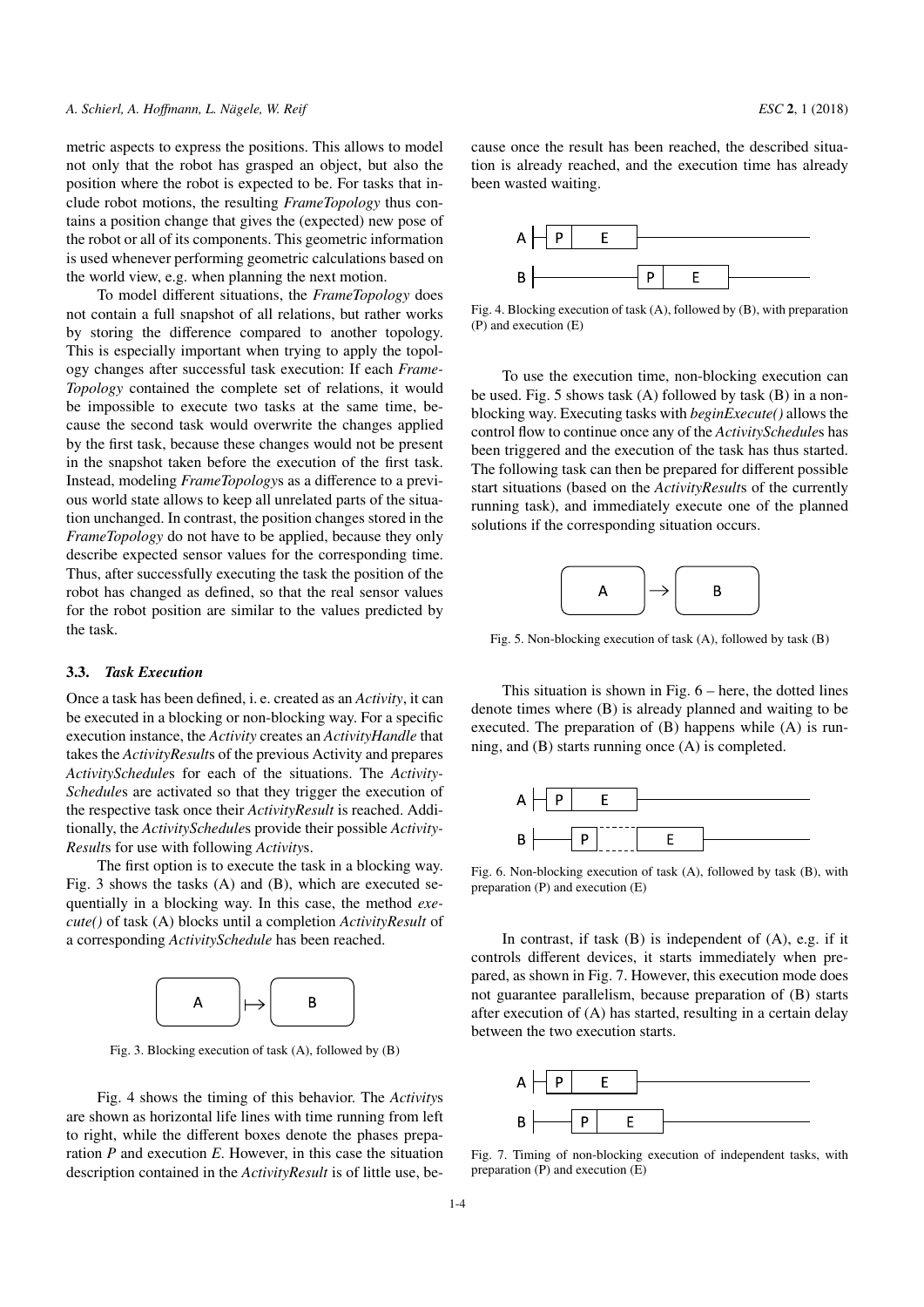# *A. Schierl, A. Ho*ff*mann, L. Nägele, W. Reif ESC* 2, 1 (2018)

While called non-blocking, this execution scheme is not fully asynchronous, because preparation for the following task only starts after the current task has started. This behavior becomes obvious when having a look at a sequence of three tasks (as shown in Fig. 8), each of which has two possible results. In this situation, preparation of (B) starts once (A) has started, while (C) is prepared once (B) has started.



Fig. 8. Non-blocking execution of multiple tasks

Using the proposed non-blocking semantics (as shown in Fig. 9), (B) has to be prepared for both results of  $(A)$ , yielding two *ActivitySchedule*s. However, since preparation of (C) is postponed to the time when (one concrete schedule for) (B) is started, (C) only has to be planned for the chosen (B) schedule and its two results.



Fig. 9. Timing of non-blocking execution of multiple tasks, with preparation (P) and execution (E)

In a fully asynchronous execution, in contrast, preparation had to be performed for both *ActivityResult*s of each *ActivitySchedule*s of (B), resulting in four *ActivityResult*s to plan for and an exponential growth in preparation work for longer sequences.

### 3.4. *Task Composition*

In addition to different execution types, multiple tasks can be combined to provide better guarantees about execution (e.g. reliable parallel or sequential execution).

When sequentially combining two tasks (as shown in Fig. 10), the created sequential task provides the second task with all the *ActivityResult*s of the first task's *Activity-Schedule*s, so that the second task can react to all expected outcomes of the first task, while the results of the second task are provided as results of the seqence. In cases where determinism is required, this kind of preparation can even allow real-time guarantees (given a corresponding software framework that supports scheduling of real-time tasks, e.g. the Robot Control Core introduced by Vistein et al.<sup>12</sup>): preparing the second task for all possible outcomes of the first task before the first task's execution starts guarantees that the second task can immediately take over no matter how long or short the first task takes.



Fig. 10. Simple task, followed by a sequential task

In Fig. 11, the sequence *S* is executed after (A), and the preparation of *S1* and *S2* completely happens before *S1* is started, guaranteeing that *S2* can be started immediately when *S1* ends. However, this determinism is only possible if the outcomes are fully known in advance: if details of an outcome description depend on sensor data, these *ActivityResult*s can only be provided when the sensor data becomes available, and preparation of the next task is delayed to this moment (no longer guaranteeing determinism).



Fig. 11. Timing of sequential task with preparation (P) and execution (E)

However, these sequences do not delay preparation, so the second task has to be planned for all results of the first task, which has to be planned for all results of the previous task, leading to an exponential amount of preparation required for longer sequences.

As a second combination option, parallel execution can be used (as shown in Fig. 12). The created parallel task then provides both subtasks with the same initial situation (as *ActivityResult*s), and combines resulting *ActivitySchedule*s (and optionally *ActivityResult*s) to create the *ActivitySchedule* and *ActivityResult*s of the parallel task.



Fig. 12. Simple task, followed by a parallel task

This situation is shown in Fig. 13, where the parallel tasks *P1* and *P2* are planned and thus allow *P* to start them at the same time after (A) is completed. Of course, the parallel task has to make sure that the subtasks do not conflict, e.g. by checking that they control different devices.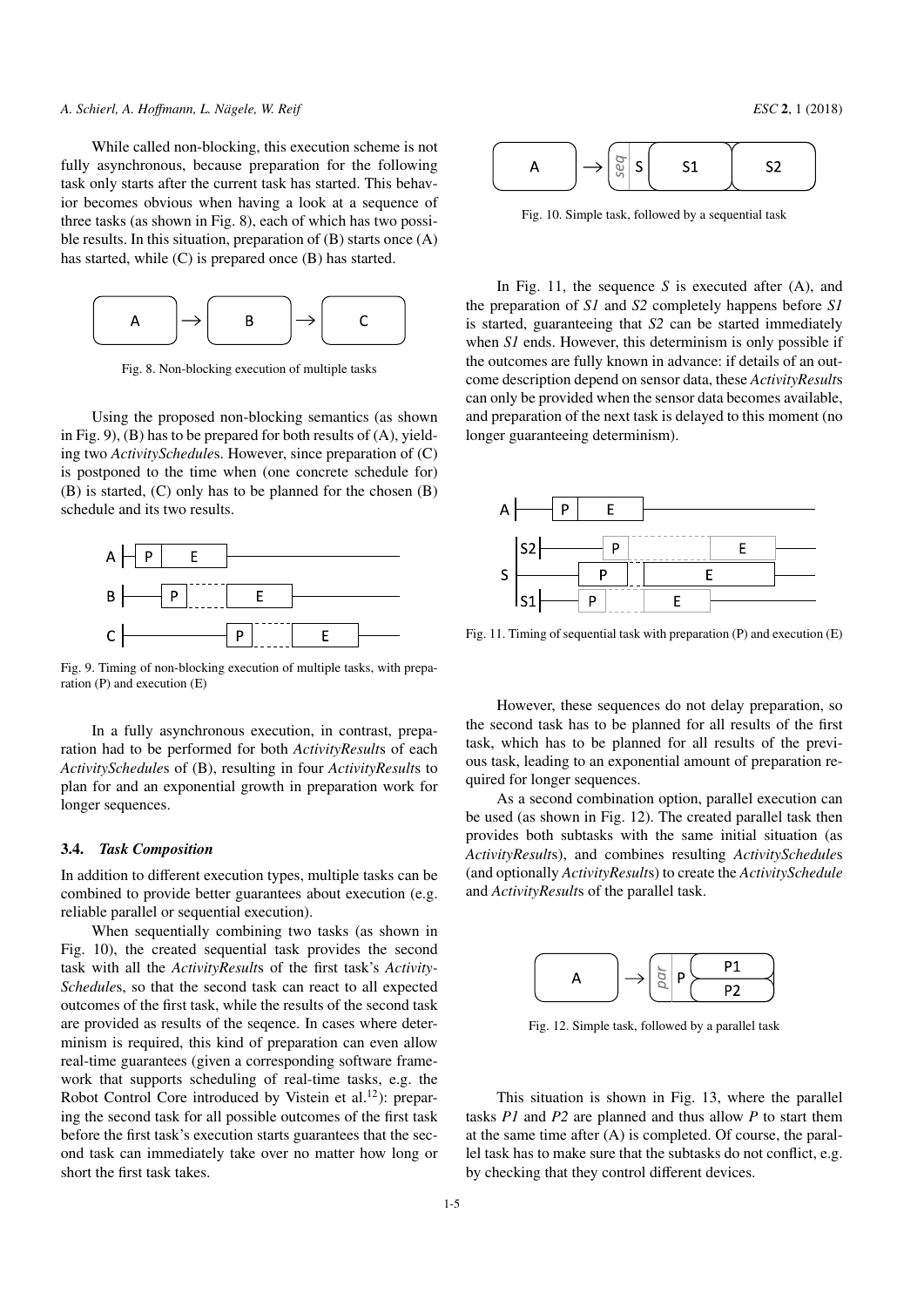

Fig. 13. Timing of parallel task with preparation (P) and execution (E)

Additionally, simple case distinctions can be made based on the possible *ActivityResult*s, as shown in Fig. 14. A task with case distinction classifies the *ActivityResult*s of the previous task and forwards them to the corresponding subtask depending on the decision condition.



Fig. 14. Simple task, followed by a conditional task

Fig. 15 shows the execution of this situation, with (C) as a case distinction for the result of (A), deciding to execute (C2) and unload (C1).



Fig. 15. Timing of parallel task with preparation (P) and execution (E)

Combined tasks can further be composed to handle more complex scenarios. Fig. 16 shows a task *S* that first executes (A1), and continues with (C1) in case of success, or with (B1) followed by  $(C1)$  if  $(A1)$  fails.



Fig. 16. Complex task with sequential and conditional composition

For execution, first (A1) is prepared. For its error result, (B1) has to decide how to react, while (C1) handles all results of (B1). Additionally, (C2) has to be prepared for the success case of (A1). Once all these preparations are completed, execution of *S* can begin, first executing (A1), and then switching to  $(B1)$  (because  $(A1)$  failed) and  $(C1)$ . This behavior is shown in Fig. 17.



Fig. 17. Timing of complex task execution with preparation (P) and execution (E)

This entire composition can provide real-time guarantees for execution, because every possible case has been prepared for beforehand; however as a downside all possible cases have to be planned, which requires a lot of preparation time before execution can start. Additionally, this type of composition does not allow for unbounded loops, because preparation requires to unroll the loop to plan for every possible amount of repetitions, and quickly limits bounded loops by the exponential amount of results to plan for.

Instead, these repetitions should be handled through non-blocking execution of separate tasks that are repeated through control flow mechanisms wherever timing guarantees are less important, or through state machines that allow to better handle reactive behavior as described in the following section.

## 3.5. *State Machines for Reactive Behavior*

For longer or repeating task sequences, these composition mechanisms that fully plan ahead may reach their limit, because the number of tasks that has to be prepared grows exponentially with the number of successive tasks (given that each has more than one possible result). Thus, it becomes helpful to limit the amount of preparation. One way to achieve this while supporting complex compositions of tasks is the use of state machines – a step often taken when specifying reactive behavior.

The proposed approach uses *Activity*s to define states of the state machine. For each state (or *Activity*), transitions can be given that specify a switch to another *Activity* if certain *ActivityResult*s occur. Additionally, one distinct *Activity* is chosen as start state, and *ActivityResult*s of some *Activity*s can be defined as transitions to a final state.

As each state can be entered more than once during execution, for its *Activity* multiple *ActivityHandle*s, *Activity-Schedule*s and also *ActivityResult*s are prepared. The resulting set of *ActivityResult*s for an *Activity* is dynamic, so the transition cannot give a complete list. Instead, it works as a predicate to *ActivityResult*s that chooses whether a given *Activity-Result* qualifies for the transition, which can be as generic as *any error* or as specific as *any successful execution of the given grasp*.

As an example, Fig. 18 shows a state machine of the three tasks  $(A)$ ,  $(B)$ , and  $(C)$ , switching from  $(A)$  to  $(C)$  if  $(A)$ succeeds, and to (B) if it fails. State (B) is always followed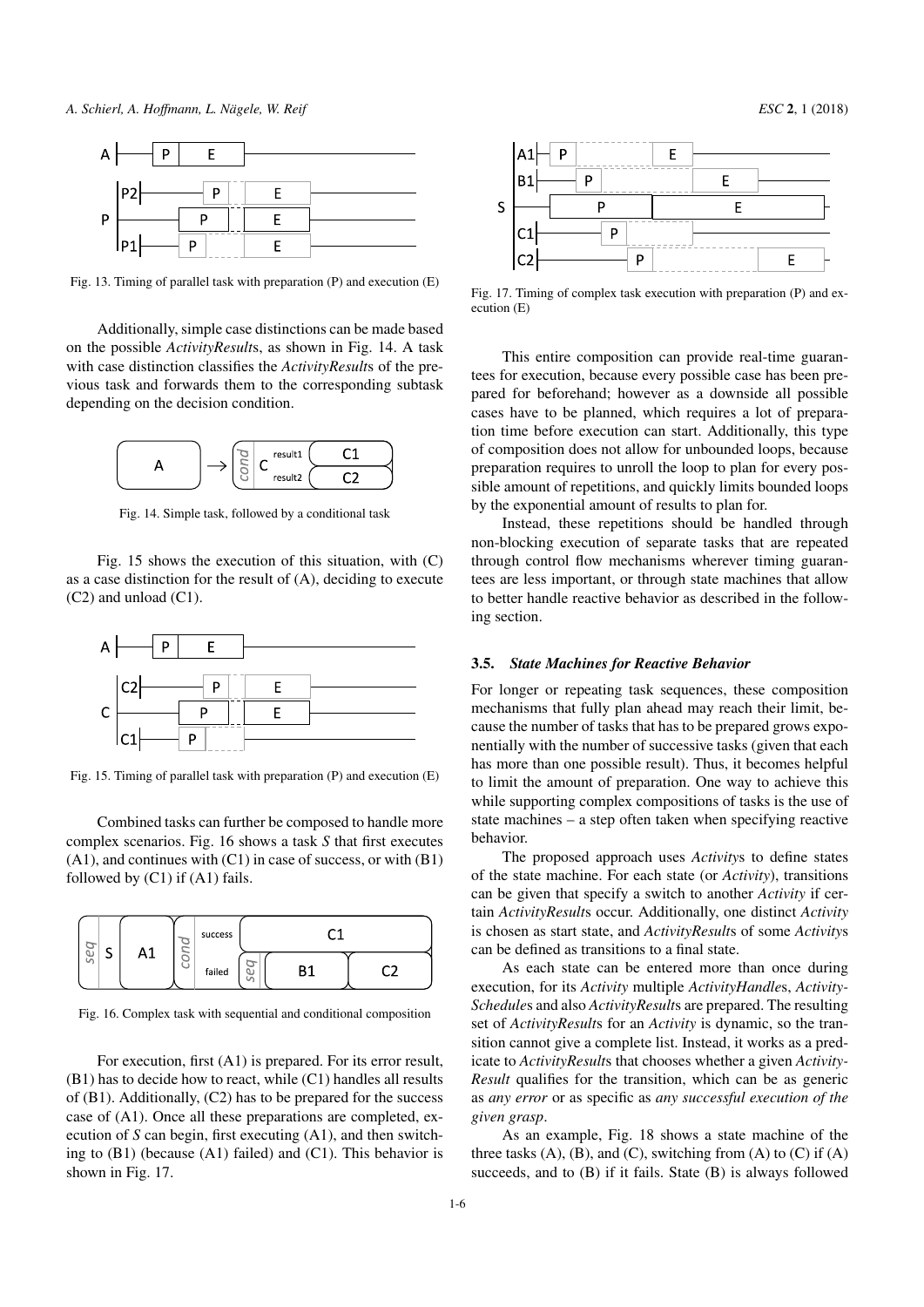by (C), leading to two different paths reaching (C).



Fig. 18. Definition of a state machine task consisting of three tasks

Regarding execution, state machine tasks differ from the composed tasks mentioned previously: While for sequential, parallel or conditional tasks preparation can completely be performed up front, state machine tasks require some preparation while the task is running. The *Activity* for the initial state is prepared traditionally, based on the *ActivityResult*s of the previous task. Then, the *ActivityResult*s of the created *ActivitySchedule* are compared against the transitions originating from the start state to decide whether they have to be handled by switching to another state (i.e. *Activity*). However, for these transitions and *Activity*s, different options exist when to prepare them for the corresponding results, as a trade-off between preparation of unnecessary traces and not having prepared a required task. For the scope of this paper, the preparation is usually delayed until their originating state is entered (i.e. its *Activity* started running), preparing the target states for outgoing transitions using the reported *Activity-Result*s of the current state, so that they can react to the occurrence of the corresponding result. Additionally, the outgoing transitions of the target state are analyzed, so that they can be handled once the target state is entered. This way, the states are prepared with a look-ahead of one transition, which works fine as long as the typical execution time of a state is longer than the preparation times for all following states.

Fig. 19 shows the preparation timing resulting for the state machine, numbering the different traces leading to state  $(C)$  as  $(C1)$  and  $(C2)$ . When executing the state machine,  $(B1)$ and (C1) are prepared once (A1) is started, and when the failure occurs, (B1) is started and (C1) is unloaded. A new instance (C2) has to be prepared for the new situation resulting of (B1), which is then executed once (B1) finishes. Using this method yields a behavior that is similar to the one of nonblocking execution (cf. Fig. 6), where the following task is prepared once the previous is started.



Fig. 19. Execution of state machine from Fig. 18 with preparation (P) and execution (E)

However, this mechanism of delaying preparation outgoing transitions once the state is entered is not sufficient to guarantee that a certain transition can be taken without further delay, especially if the result happens quickly after entering the state. Thus, for critical transitions, preparation may not be delayed until this time.

To allow this, transitions can also be annotated with qualifiers that direct the order or timing of preparation. For transitions that may not be missed (such as error recovery strategies that bring the robot into a safe state), a transition can be marked as reliable, requesting it to be prepared before the originating *Activity* starts. These reliable transitions are handled similar to sequential tasks described before, making sure that the following state can be executed no matter how long or short the first state takes. While having the same advantages of sequential tasks, reliable transitions also inherit their drawbacks, especially the amount of preparation necessary if more than one *ActivityResult* is handled by a reliable transition, as well as the fact that cycles in the reliable transition graph are forbidden.

Fig. 20 amends the transition from (A) to (B) with a stereotype *«reliable»*, defining that the execution environment has to guarantee that the transition will be taken immediately if the failure occurs.



Fig. 20. Definition of a state machine task with a reliable transition

For execution, reliable transitions and their target state have to be prepared along with their originating state, before the originating state is entered. This behavior is shown in Fig. 21. Here, (A1) and (B1) are planned before (A1) is started, making sure that the occurrence of the failure cannot happen while (B1) is still being planned.



Fig. 21. Execution of reliable transitions from Fig. 20 with preparation (P) and execution (E)

When all transitions in the state machine are marked with the stereotype *«reliable»*, the defined task has the same semantics as the complex composition shown in Fig. 16, guaranteeing that every transition can be taken immediately. For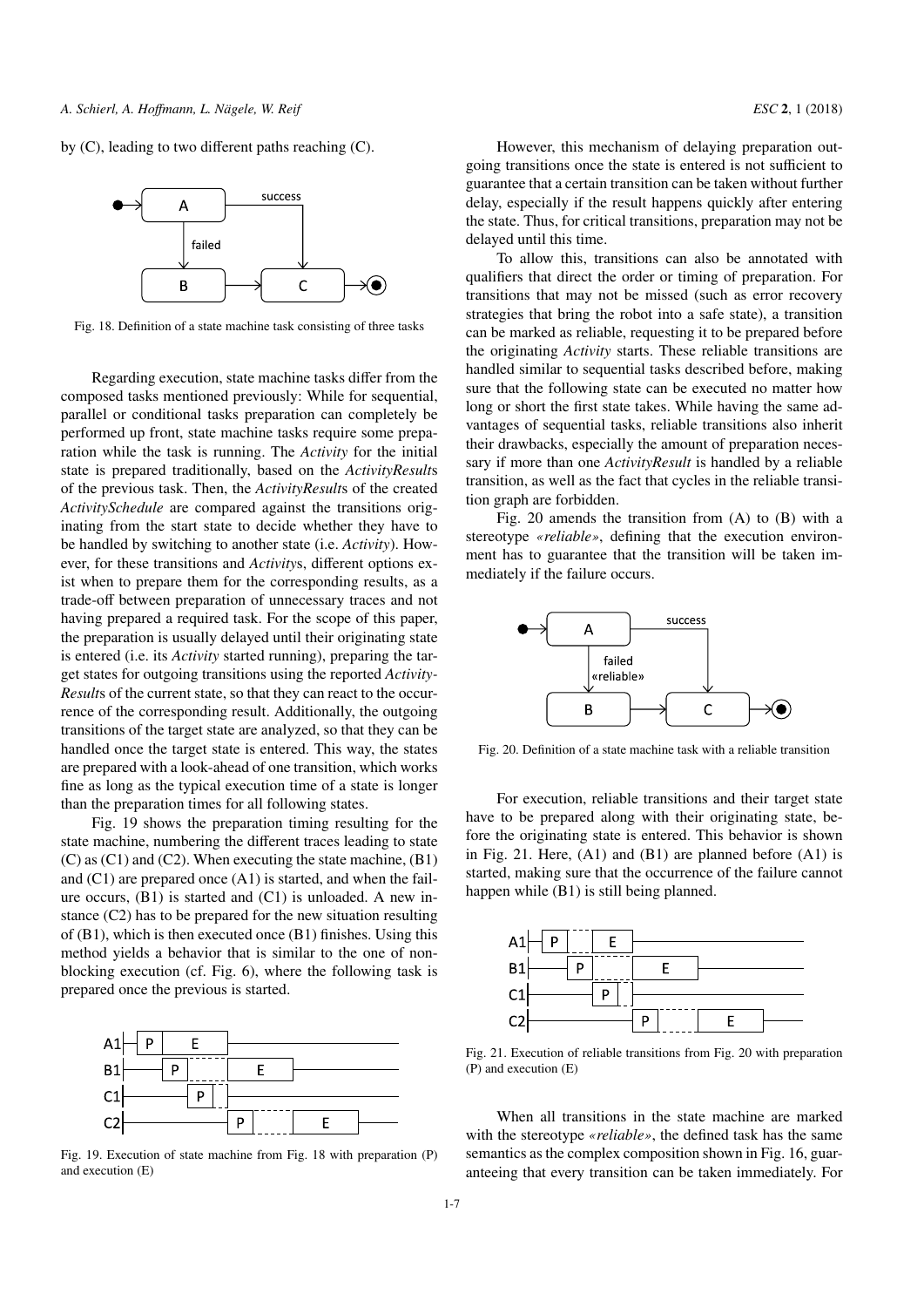execution, all traces through this state machine have to be prepared beforehand, so preparation looks like the one shown for the complex composition in Fig. 17. This leads to long preparation time before execution can start, and inherits the same restrictions that long reliable sequences (with multiple results per task) lead to exponential growth in preparation time, and reliable cycles are forbidden.

# 4. Experimental Results

The proposed approach has been evaluated in two examples. First as a real-world example, the interaction between two mobile robots has been modeled. Two mobile robots drive parallel to each other and hand over a baton while in motion. The implementation uses two KUKA youBots and is based on the Robotics API<sup>8</sup>. There, both robots are controlled using their on-board computers using a C++ control core<sup>12</sup>, while the high-level coordination and task execution is implemented in Java and performed from a laptop computer connected to the youBots through a wireless network.

Because the handover example (apart from error handling) is purely sequential, the first implementation was based on separate tasks for moving the arm and gripper and the execution model described in Sect. 3.3. For all tasks that do not depend on the second robot, non-blocking execution was used, while the correct order of the gripping and releasing tasks was performed through blocking execution of the corresponding tasks in a common control flow. While working fine in simulation, this implementation led to unintended delays between the grasp and release operations when executed on real robots, and thus required more space for parallel driving than necessary. This was mainly caused by the unreliable network connection and inefficient network code that required multiple communication roundtrips to transmit and start the tasks.

A second implementation modeled the expected behavior through two linked state machines (cf. Fig. 22). Here, the following tasks could already be prepared while the second youBot was waiting for the first youBot, so the delay between the grasp and release operation as well as the required space for the interaction were significantly reduced.



Fig. 22. State machine: Robot interaction

The second, theoretical scenario was performed without connection to a robot framework, but based on a prototypical implementation with support for reliable transitions. Here, the scenario was to drive a mobile robot to a pick-up area, take a large object, and return to its start position. In addition, during all steps a sensor had to be observed, and the robot had to stop once the sensor detected a dangerous situation. To complicate things, in the environment the shortest path to the pick up zone could not be taken while carrying the large object, but instead a detour was required.

Fig. 23 shows a state machine model of the task. The top row of states gives the main success flow, while reliable transitions handle danger occuring during this task. Additionally, a *Back o*ff state has been added, which is executed after the robot has stopped in case of emergency. As after stopping the robot is already in a safe state, this transition is not timecritical and thus does not need to be reliable.

The motion planning tasks, *Go to pick up zone* and *Return home* were implemented as tasks that take considerable time to plan (3 s for collision free motion planning) and to execute (5 s to move the robot along the planned path), while *Pick up* only takes time to execute (3 s to move the arm and gripper), but plans quickly (1 s). As a comparative reference simulating a system that does not support planning ahead based on result meta data, the three main success task were executed in a blocking way as a sequence.



Fig. 23. State machine: Second scenario

When executed, the state machine of the second scenario implementation completed after about an average of 16.05 s, while the sequential execution took an average of 20.08 seconds. Fig. 25 shows the resulting life lines for those different execution models, clearly showing where time can be saved by preparation during execution.

## 5. Conclusion

Working with robots, the performance of applications is not only limited by the available processing power of the computer, but also by the physical limitations of controlled devices. Usually, the time needed to execute a task is significantly longer than the mere computation time, but still some